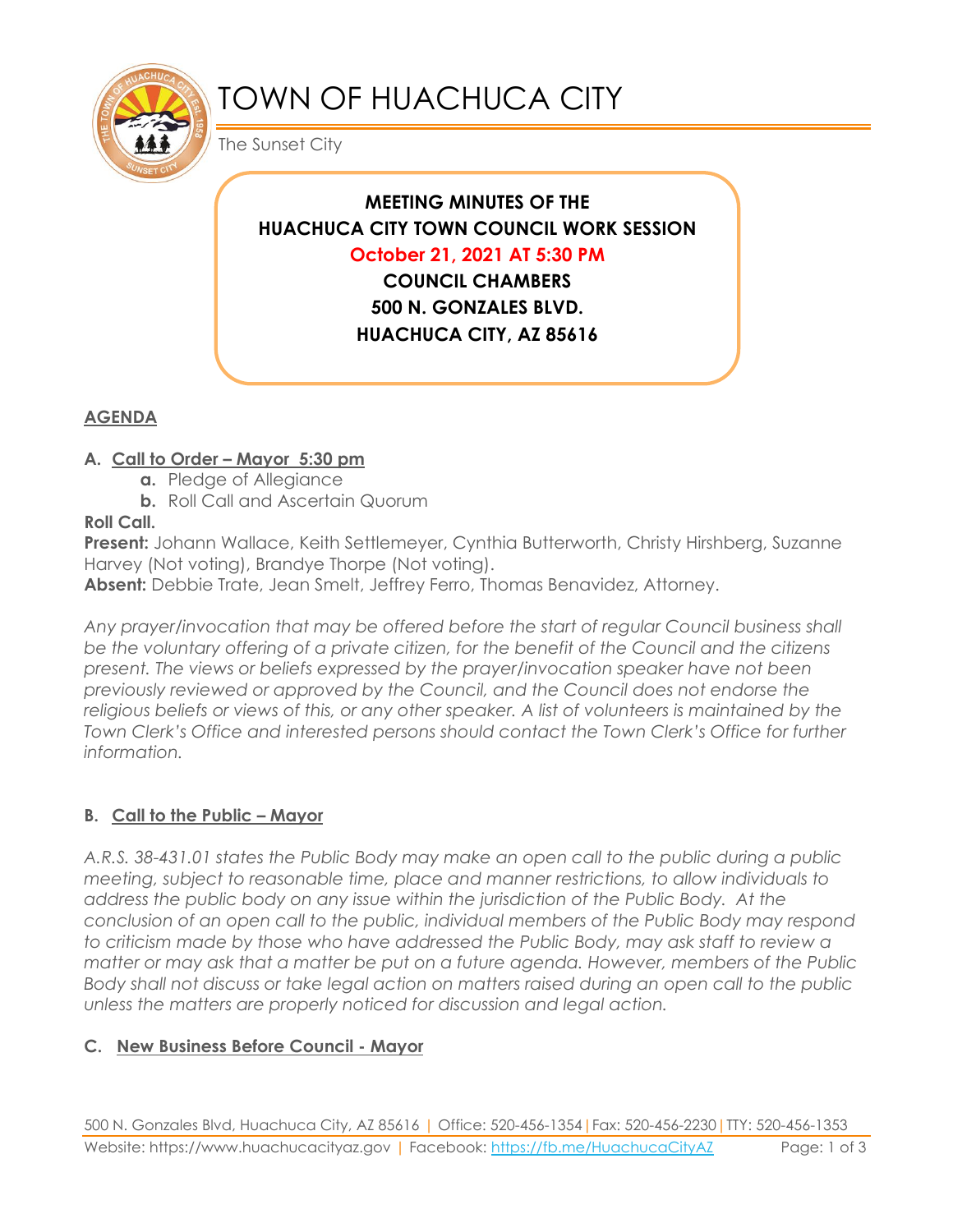*Public comment will be taken at the beginning of each agenda item, after the subject has been announced by the Mayor and explained by staff. Any citizen, who wishes, may speak one time for five minutes on each agenda item before or after Council discussion. Questions from Council Members, however, may be directed to staff or a member of the public through the Mayor at any time.* 

**C.1 Discussion Only [Manager Harvey]: Presentation and workshop on use of "RoadBotics" mapping software for municipal roadway infrastructure planning. Workshop might be led by a representative from the Sierra Vista Metropolitan Planning Organization [SVMPO] or a consulting engineer working for the SVMPO. The workshop might include discussion on the detailed roadway inventory and assessment of the greater Huachuca City area.** 

**Motion:** Item C.1, **Action:** Open for Discussion Only, **Moved by** Johann Wallace, **Seconded by** Christy Hirshberg.

Dale Miller with Rick Engineering provides a demonstration of the software, which includes how to change the maps, what information is available, and measuring tools. Mayor Wallace asks about access and if it is editable information. He also asks if the public Mr. Miller advises anyone wanting access can contact Manager Harvey. The information contained can not be changed or altered in any way unless downloadable information is edited after download. The content online will not change.

#### **D. Adjournment**

#### **Motion: 6:11pm, Action: Adjourn, Moved by Johann Wallace, Seconded by Christy Hirshberg. Motion passed unanimously.**

Approved by Mayor Johann R. Wallace on October 28, 2021.

Mr. Johann R. Wallace Mayor

\_\_\_\_\_\_\_\_\_\_\_\_\_\_\_\_\_\_\_\_\_\_\_\_\_\_\_\_\_\_\_\_\_\_\_\_

Attest:

Ms. Brandye Thorpe, Town Clerk

Seal: